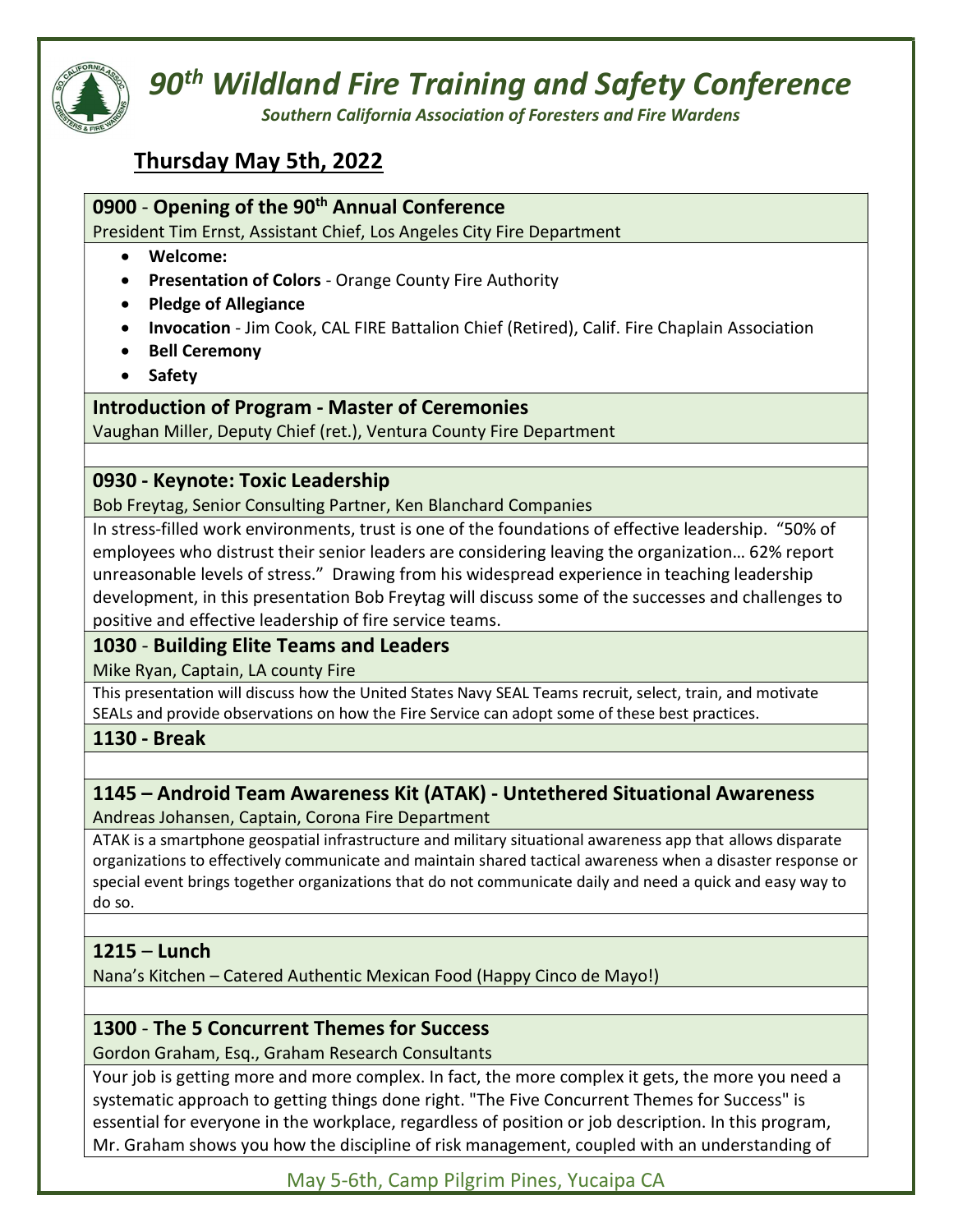"systems" and complemented with customer service, accountability, and integrity all work together to better ensure things get done right. Gordon's insight and humor make this a must-see program for all personnel.

### 1500 - Break

### 1515 - Route Fire 2021

Tom Guzman, Captain, Angeles National Forest Abel Martinez, Captain, Angeles National Forest

On September 11, 2021 firefighters from the Angeles National Forest and Los Angeles County were involved in a near miss entrapment while battling the Route Fire in Los Angeles County. Captains Guzman & Martinez will discuss the incident specifics and lessons learned related to initial attack burn injuries.

### 1600 - Go Down Swinging

Nathan Espinosa, Firefighter, Los Angeles Fire Department

On September 19, 2018 the LAFD responded to a major-emergency structure fire in a large occupied commercial building in the industrial section of East Los Angeles. A partial roof collapse almost cost Firefighter Nathan Espinosa his life. "Go Down Swinging" is not only the story of the incident itself and the resultant injuries, but also the impact of this near-miss on mental health recovery. Nathan's message of continuing to fight for each inch at life is an inspiring story that will captivate every firefighter in the audience.

# 1700 - Vendor Introductions/Social hour

1800 - Dinner

# 1900 – Entertainment & Networking

# Friday May 6th, 2022

### 0700 - Breakfast

# 0800 - 2022 Fire Season Outlook

Tom Rolinski, Fire Scientist/Fire Weather Meteorologist, Southern California Edison Drew Smith, Assistant Fire Chief, Los Angeles County Fire Department

Overview of the Fuel conditions and fire weather for the upcoming fire year.

0830 - Gaining the Advantage with Technosylva Wildfire Analyst & "fiResponse" Joaquin Ramirez, President, International Association of Wildland Fire

Technosylva provides wildfire technology solutions worldwide for protection planning, operational response, and firefighter & public safety. Our solutions encapsulate years of forestry and wildfire experience into efficient, timely, and responsive applications that are delivered on desktop, web & mobile platforms.

> May 5-6th, 2022 Camp Pilgrim Pines, Yucaipa CA Page 2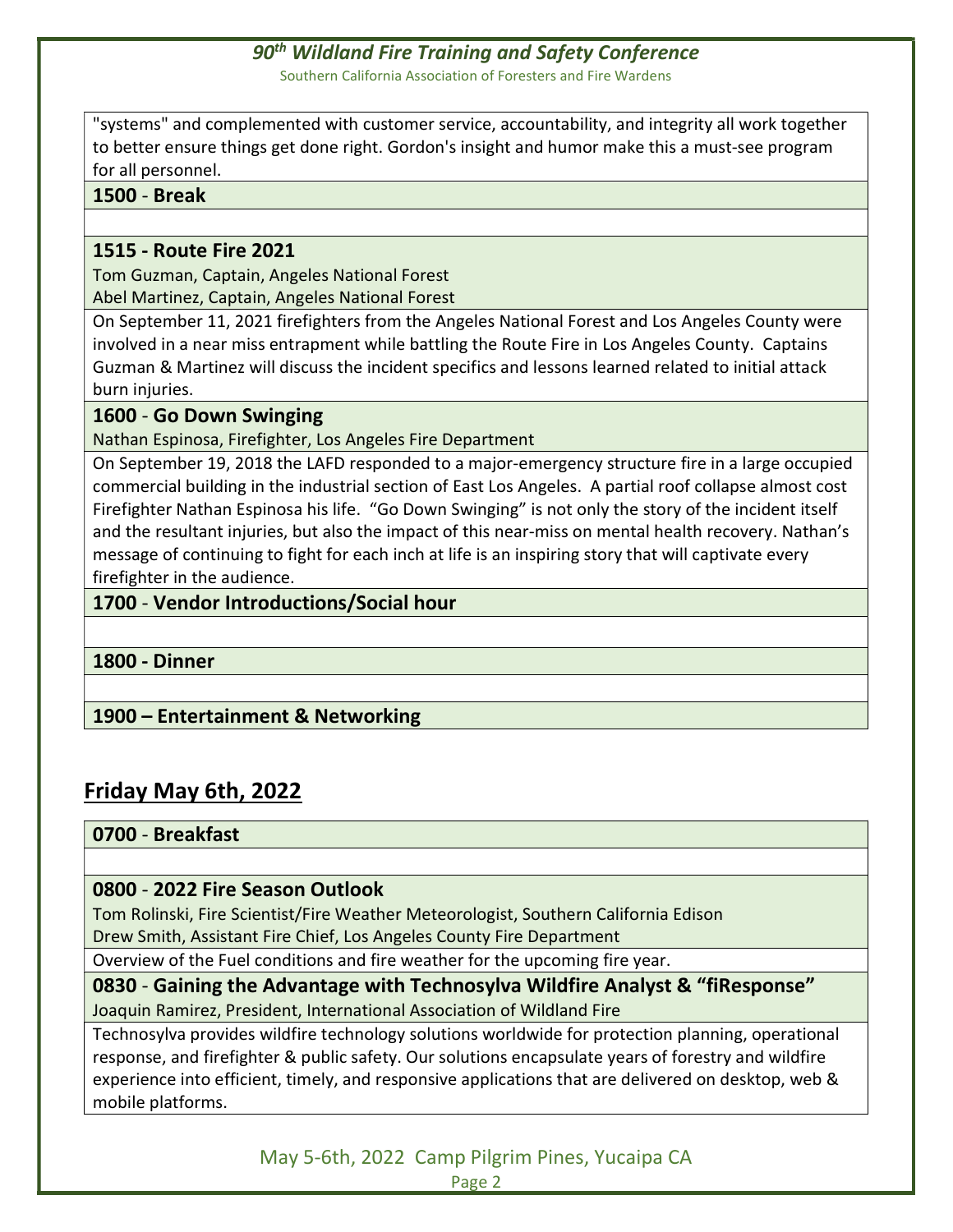### 90<sup>th</sup> Wildland Fire Training and Safety Conference

Southern California Association of Foresters and Fire Wardens

### 0900-Behavior of the El Dorado Fire September 17, 2020

Mark Finney, Senior Scientist and Research Forester, United States Forest Service

The El Dorado wildfire began on Sept. 5<sup>th</sup> 2020 on the San Bernardino National Forest. Dangerous fire behaviors occurred on the containment line 12 days into the fire which resulted in the death of Charles "Charlie" Morton, from the Big Bear Interagency Hotshots. This presentation summarizes the factors responsible for the critical fire behavior the evening of September  $17<sup>th</sup>$ . The findings were included in the fire fatality review.

### 1000 - Break

### 1015 - Working with IHCs (Interagency Hotshot Crews)

Brian Anderson, Superintendent, Bear Divide Hotshots, Angeles National Forest

The Type 1 Hotshot Crew is a scarce resource. It is often the first resource type and kind that gets allocated by Multi Agency or National Coordination Groups. In this presentation, Brian will discuss how Hotshot Crews may best be used and what missions are best accomplished by these crews.

1100 - Raffle

### 1115 - Wildland Mayday

Damian Giuliani, Captain, Encinitas Fire Department

The Wildland Mayday Protocol provides firefighters with a communication process in the event of a burnover, entrapment or life-threatening situation.

### 1145 – Closing Business

- Knothead Award
- Introduction of 2022/2023 SCAFFW President
- **Presentation to Outgoing President**
- Gary Helming Award

1200-End of Conference/Lunch

4/24/22